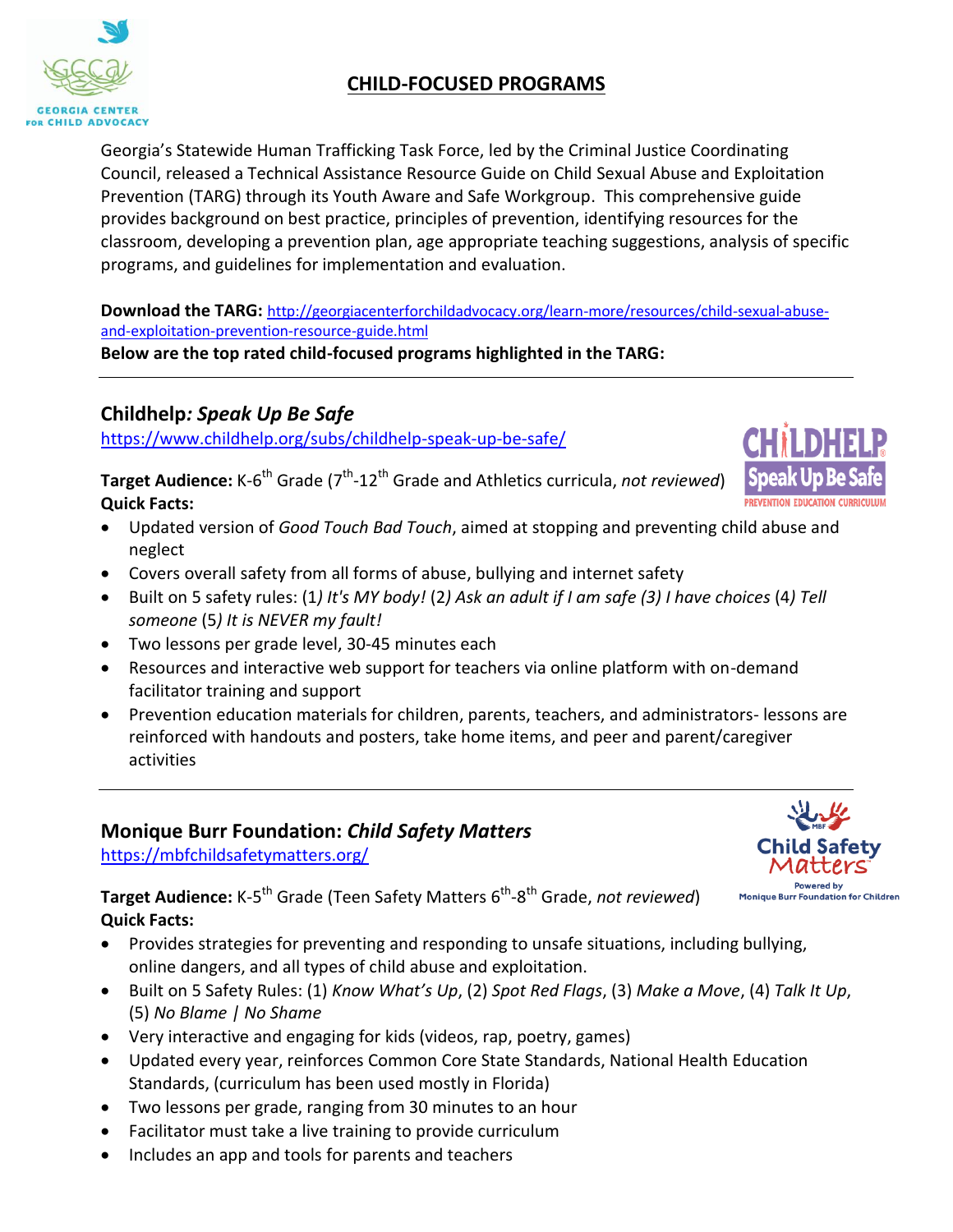# **Committee for Children: Second Step, Child Protection Unit**

<http://www.cfchildren.org/child-protection>

# **Target Audience:** K-5 th Grade **Quick Facts:**

- CPU is an additional unit for schools already implementing the Second Step safety and social skills curriculum
- Built on 3 Rs of Safety: (1) Recognize, (2) Report, (3) Refuse unsafe situations and touches
- Include a robust training for administrators and program leaders
- Includes: Online training modules; Lesson plans; Talking points; Research; Family materials; Interactive activities; Materials for use and display in classroom
- Six lessons per grade, ranging from 5 minutes-40 minutes

# **Child Lures Prevention:** *Think First & Stay Safe*

[http://www.childluresprevention.com](http://www.childluresprevention.com/)

#### **Target Audience:** Pre-K-6 th Grade **Quick Facts:**

- Built upon identifying healthy and nurturing social relationships and personal safety skills to help prevent victimization including internet and electronic safety, peer-to-peer abuse, and fostering self-esteem
- Pre-K Grade 2 curriculum 7 interactive lessons; Grades 3-6 curriculum 4 interactive lessons
- Includes scripted interactive Lesson Plan, Training Modules, student handouts, PowerPoint presentations, classroom posters, and parent handbook [e-tools available in USB or CD/DVD formats]
- Person delivering program can be a designated school staff member

# **Prevent Child Abuse Vermont:** *Healthy Relationships Project*

<http://www.pcavt.org/index.php?id=619>

#### **Target Audience:** Pre-K – 8<sup>th</sup> Grade **Quick Facts:**

- Care for Kids (Pre-K  $2^{nd}$  Grade) 6 units: asking for help, feelings, bodies, babies, asking for permission, wrap-up - Delivered via a circle time, a book, an activity or craft
- We Care Elementary (Grades 3-6) 6 lessons at each grade level, focusing on different topics related to healthy relationships
- Sexual Abuse Free Environment for Teens (SAFE-T) (Grades 7&8) 10 lessons : includes healthy relationships, sexual harassment, sexually abusive behaviors
- Includes a facilitator guide and downloadable take-home materials in CD format; Pre-K  $2^{nd}$ grade kit includes children book-sets and anatomical dolls
- Facilitator must attend a workshop to be trained to provide curriculum